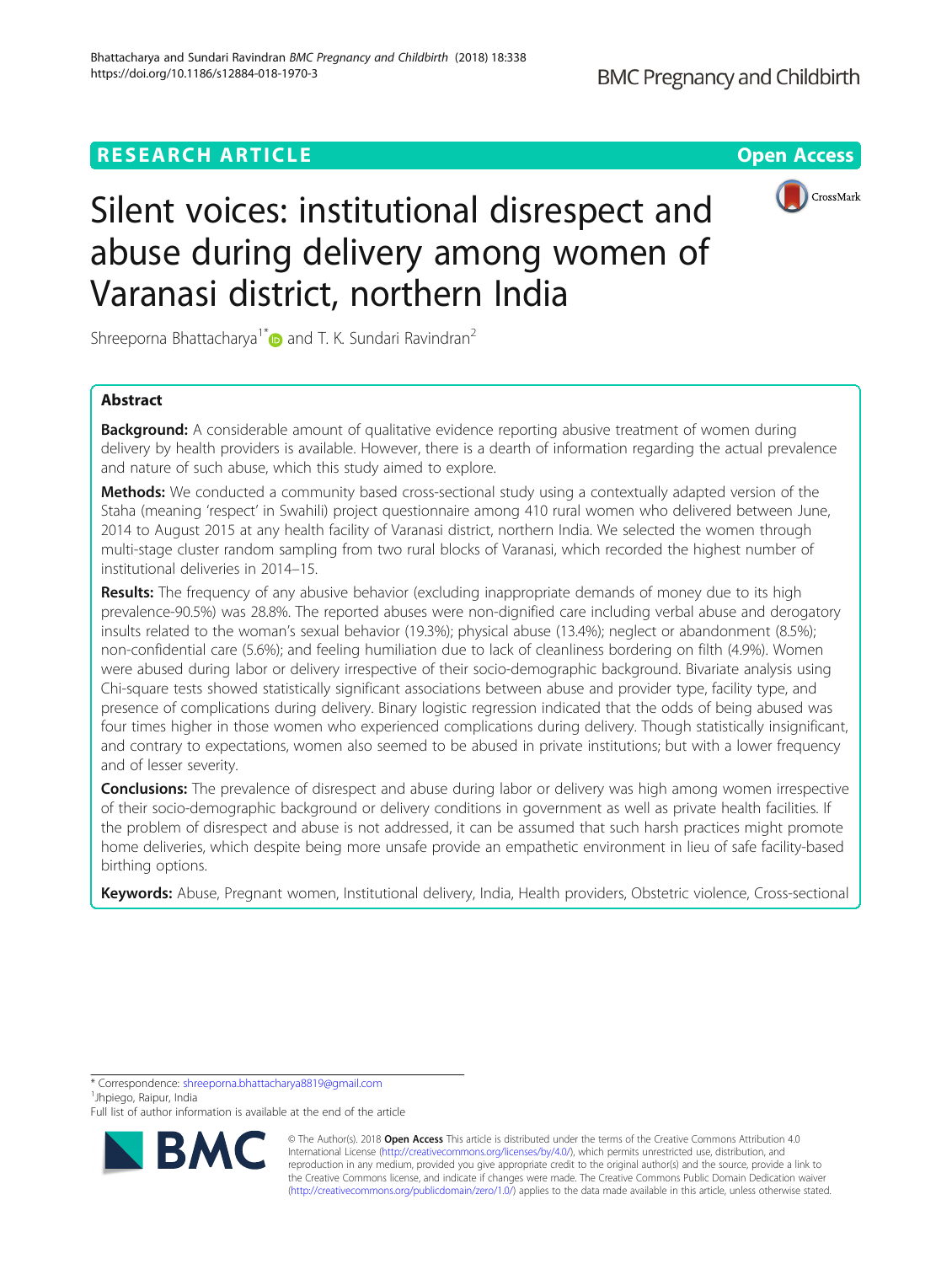## Background

Ample literature exist which suggest that institutional deliveries and skilled care utilization can reduce maternal mortality  $[1-4]$  $[1-4]$  $[1-4]$  $[1-4]$ . With increasing rates of institutional delivery, the focus of policy attention is now shifting towards improving quality of care [\[5,](#page-7-0) [6](#page-7-0)]. One area of concern related to poor quality of care is the disrespect and abuse experienced by women in health care facilities during labour and delivery [\[7](#page-7-0)–[10](#page-7-0)]. Such abusive practices represent a major violation of human rights. Realizing the negative impacts of disrespect and abuse of women in achieving skilled birth care, the WHO released a statement in 2014 stating 'every woman has the right to the highest attainable standard of health, which includes the right to dignified, respectful health care' throughout pregnancy and childbirth [\[10](#page-7-0), [11](#page-7-0)]. Disrespectful and abusive treatment during childbirth not only violates the rights of women to a respectful care, but also threatens her right to life, health, bodily integrity, and freedom from discrimination [[11](#page-7-0)]. Based on a comprehensive review of literature, Bowser and Hill conducted a landscape analysis identifying seven categories of disrespect and abuse: physical abuse, non-consented care, non-confidential care, non-dignified care, discrimination based on specific patient attributes, abandonment of care, and detention in facilities due to failure to pay [[12](#page-7-0)]. These categories are often overlapping as a continuum and are not mutually exclusive. While there are clear evidence suggesting that abusive treatment of women has adverse impact on patient care and health outcomes  $[13-15]$  $[13-15]$  $[13-15]$  $[13-15]$  $[13-15]$ , there have been limited studies assessing the nature and extent of disrespectful and abusive treatment of women during delivery in health care settings, especially in middle-income countries like India. A facility-based study conducted in the same geography as ours, showed under-reporting of disrespectful and abusive behavior by women who delivered at a public health facility. While 9.1% of women self-reported mistreatment during delivery, directly observed data was 22.4% [[16](#page-7-0)].

We did our study in Varanasi – a district from the northern state of Uttar Pradesh in India. This state has one of the highest maternal mortality ratios (201 maternal deaths per 100,000 live births) [[17\]](#page-7-0) and institutional delivery rates  $(68%)$  in India [\[18\]](#page-7-0). The objectives of the study were to assess the frequency and nature of disrespect and abuse experienced in health care facilities by women, and explore possible associations, if any during labour and delivery. The intention is to draw policy attention to improve the quality of care provided to women who seek institutional delivery by incorporating the concept of respectful maternity care within the health system.

## Methods

## Study design, setting and sampling

We conducted a cross-sectional community based study in rural Varanasi district, northern India that has a population of more than 300,000. We estimated a sample size of 410 women assuming a prevalence of 20% [[19](#page-7-0)], confidence level 95%, power 80%, design effect 1.5 and a non-response rate of 10%. We used multi-stage cluster sampling to choose two such blocks (which are the administrative units in a district) out of the eight which recorded the highest number of institutional deliveries in 2014 [[20](#page-7-0)]. From each block, we randomly selected 20 women from 10 panchayats that are clusters of villages. From the 11th panchayat, we selected five women to complete the sample size. We included women from all age groups who were a) residing in the area for a minimum of 6 mos, b) had delivered at any government or a private health facility between June 2014 to August 2015 and c) were willing to participate in the study. The exclusion criterion was women with stillbirths or neonatal deaths.

## Study tool and data collection

The primary author collected the data between June– August 2015 using a survey tool in the vernacular language (Hindi), adapted from the tool used in the Staha (meaning 'respect' in Swahili) project after piloting with 30 women<sup>a</sup>. The pilot helped in removing certain questions on sexual abuse from the Staha tool (that got poor responses from women), and to see the feasibility of asking sensitive questions on disrespect and abuse to a vulnerable group of rural Indian women. We also explored time required to spend in each household and ways to contact and initiate conversations with such pregnant women who were abused. The tool was a structured interview schedule with closed and open-ended questions about demographic characteristics, socio-economic status, health history, recent health-care utilization, delivery characteristics, perceived health care quality and satisfaction, experiences of disrespect and abuse during delivery and future health care utilization.

We measured disrespect and abuse by asking women whether they experienced specific events during their labour and delivery. The disrespect and abuse items in the study tool were:

- Physical abuse: slapping, pinching, beating or tying the women; invasive procedures done without any pain relief (episiotomies and caesarean sections); repetitive use of excessive force during vaginal examinations/labour/delivery)
- Non-dignified care: shouting/ scolding; threatening to withhold treatment; threatening or negative comments (in the form of rude remarks about the woman's sexual behavior that led to pregnancy)
- Neglect and abandonment: ignoring or abandoning the women when in need and/or delivering alone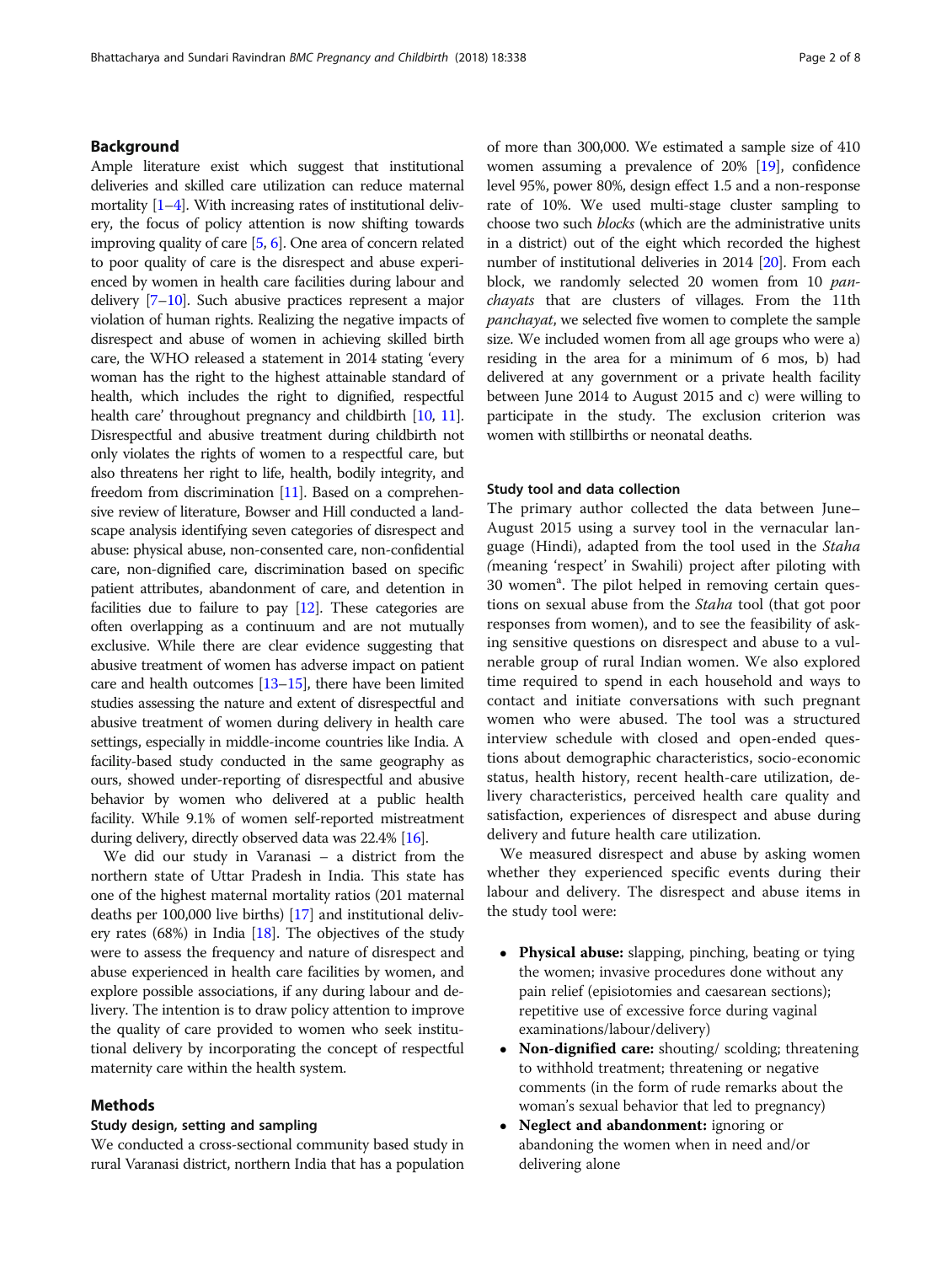- Non-confidential care: lack of physical privacy (that is, body seen by non-health personnel); disclosing private health information to others without consent and doing procedures like tubal ligation, caesarean sections and hysterectomy without consent
- Non-consented care: doing tubal ligation; caesarean sections and hysterectomy without consent of the woman or her family members
- Inappropriate demands for money: demands for bribe for better care and detaining mother or the baby or both in facilities due to failure to pay
- Other types of disrespect and abuse: an open ended category was kept to capture any other kind of disrespect and abuse that women experienced during their delivery

## Statistical analysis

We did descriptive analysis of all the socio-demographic characteristics and delivery experiences of the pregnant women. We created a composite variable with two categories - poor and non-poor to measure the economic status using three variables namely type of house, owner of Below Poverty Level card (which is a type of food ration card issued by the state government to all those families living below the poverty line) and difficulty in meeting monthly household expenditures. We did binary coding for each sub-category of abuse. Although some of the items on disrespect and abuse overlapped in meaning, we included them nonetheless as multiple responses may represent a single abuse incident. Responses to each sub-category listed within the major categories of abuse were given a binary code (abused  $= 1$ ) and non-abused  $= 0$ ). When collated, we gave codes to major types of abuse (physical abuse, non-dignified care, non-confidential care, non-consented care, neglect and abandonment, inappropriate demands of money and other types) in to 'abused' if any of the sub-categories were recorded as 'abused'. We calculated 'any abuse' (representing any type of abuse experienced by the woman) as a composite variable including all the major types of abuse by excluding 'inappropriate demands of money' from the group. We measured overall quality of care and satisfaction with delivery as 'excellent/very good, good and fair/ poor.

We first did bivariate analysis to exclude statistically insignificant predictors through Chi-square tests followed by a binary logistic regression to explore associations between predictor variables and abuse (alpha value-5%). We performed statistical analyses using SPSS version 22 (IBM). We further probed those women who reported disrespect and abuse through various open-ended questions. We transcribed, read and re-read the testimonies in the open-ended questions to do detailed thematic analyses for deducing other forms of abuse not captured through quantitative questions.

## Results

## Socio-demographic and delivery characteristics

Among 415 women who were available and met the inclusion criteria, five did not consent to be a part of the study and were classified as 'non-responders' making the final sample of 410 respondents (response rate of 98.78%).

Table [1](#page-3-0) shows the socio-demographic and the delivery characteristics of the women. The mean age of the women was 24.7 years (Standard Deviation (SD) = 3.2). The majority were Hindu (94.9%) and more than 80% were from low-income households. More than 40% were from socially marginalized *dalit* castes and most of them were homemakers  $(N = 351, 85.6%)$  despite being educated  $(N = 333, 81.2\%)$ . On average, a woman had 2.32 (SD-1.34) deliveries in her lifetime (range 1–9).

Nearly three out of every four women  $(N = 302, 73.7%)$ had delivered at government facilities and even among them, 135 (44.7%) delivered at local health facilities called 'Health Sub-Centres'. More than half of the women responded going to their respective facilities because of their vicinity ( $N = 262, 63.9\%$ ), low cost ( $N = 198, 48.3\%$ ) and familiarity ( $N = 134$ , 32.7%). In terms of familiarity with the health facility, around half ( $N = 215, 52.4\%$ ) of the women had gone to the facility earlier and for their previous deliveries  $(N = 138, 64.2\%)$ . Almost everybody was escorted to the facility, but only 251 (61.4%) had companions during delivery.

More than half (56.3%) of the health providers attending delivery were female nurses. Deliveries were predominantly normal  $(N = 354, 86.3%)$  and hence, most of the women ( $N = 330$ , 80.5%) did not stay for more than 1 day at the health-facility after delivery. Despite around 65 (15.9%) women reporting complications post-delivery, most reported the overall quality of services to be 'good'  $(N = 242, 59.0\%).$ 

## Disrespect and abuse

Table [2](#page-3-0) depicts disrespect and abuse experienced by women through health providers during their delivery. We excluded inappropriate demands of money (90.5%)' and 'non-consented care (0%)' while calculating 'any abuse' as being outliers, they would have skewed the association analysis. Excluding these forms of abuse, proportions of women who experienced any disrespect or abuse was 28.8%. Around 9% of the respondents who reported 'any abuse' had experienced more than one type of abuse. Nearly 13.4% pregnant women who underwent physical abuse reported being slapped or pinched (2.7%); put to excessive force during examination or delivery (12%) and have undergone procedures without any pain relief (1.5%). Around 19.3% of the respondents reported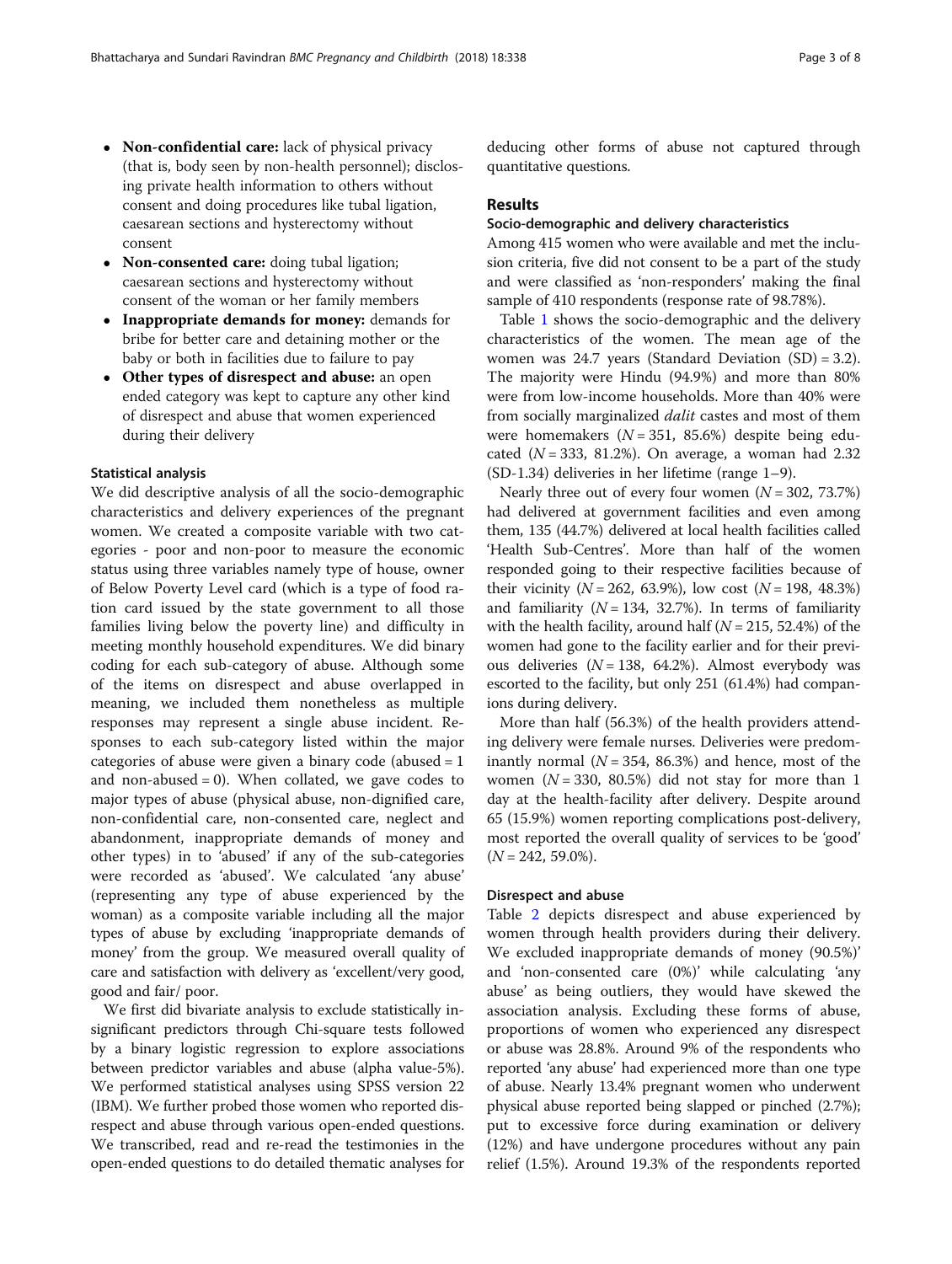<span id="page-3-0"></span>

| <b>Table 1</b> Socio-demographic profile and delivery details of |  |
|------------------------------------------------------------------|--|
| women in the study sample 2015                                   |  |

| Variables                                            | $N = 410(%)$ |
|------------------------------------------------------|--------------|
| Age - Mean (in years) $\pm$ SD                       | 24.7 (3.18)  |
| Educational status                                   |              |
| No education                                         | 77 (18.8)    |
| <= Secondary (till class X or less)                  | 197 (48.0)   |
| >=Higher secondary and above (class XII or above)    | 136 (33.2)   |
| Occupational status                                  |              |
| Remunerated Work                                     | 54 (13.2)    |
| Non-remunerated work                                 | 356 (86.8)   |
| Place of delivery                                    |              |
| a) Government facilities                             |              |
| Primary Health Center                                | 86 (21.0)    |
| Community Health Center                              | 53 (12.9)    |
| District Hospital/ Tertiary Hospital                 | 9(2.2)       |
| Health Sub-Centre                                    | 135 (32.9)   |
| Other government facilities                          | 19 (4.6)     |
| b) Private facilities                                | 108 (26.3)   |
| Previous use of facility before the current delivery |              |
| Yes                                                  | 215 (52.4)   |
| No                                                   | 195 (47.6)   |
| Companion <sup>3</sup> present during delivery       |              |
| Yes                                                  | 251 (61.2)   |
| Νo                                                   | 159 (38.8)   |
| Main provider conducting delivery                    |              |
| Doctor                                               | 135 (32.9)   |
| Nurse                                                | 231 (56.3)   |
| Informal worker <sup>4</sup>                         | 40 (9.8)     |
| None                                                 | 4(1)         |
| Type of delivery                                     |              |
| Normal/ episiotomies                                 | 354 (86.3)   |
| C-section/ Vacuum extraction/ forceps delivery       | 56 (13.7)    |
| Complications post-delivery                          |              |
| Yes                                                  | 65 (15.8)    |
| No                                                   | 345 (84.1)   |
| Overall quality of care during delivery              |              |
| Very good                                            | 45 (10.9)    |
| Good                                                 | 242 (59.0)   |
| Fair/ Poor                                           | 123 (30.0)   |
| Choice of facility for next delivery                 |              |
| Same facility                                        | 183 (88.8)   |
| Another facility                                     | 23 (11.2)    |

<sup>3</sup>relatives/ neighbours/ friends

4 ASHA/ traditional attendants/ other non-skilled worker

|              | <b>Table 2</b> Disrespect and abuse of women in the study |  |  |  |  |
|--------------|-----------------------------------------------------------|--|--|--|--|
| sample, 2015 |                                                           |  |  |  |  |

| Variables                                                                                                         | $N = 118(%)$           |                        |
|-------------------------------------------------------------------------------------------------------------------|------------------------|------------------------|
| Frequency of abuse                                                                                                | Any abuse <sup>a</sup> | Any abuse <sup>b</sup> |
| Never abused                                                                                                      | 30 (7.3)               | 292 (71.2)             |
| Experienced only 1 type of abuse                                                                                  | 266 (64.9)             | 57 (13.9)              |
| Experienced 2 types of abuse                                                                                      | 56 (13.7)              | 39 (9.5)               |
| Experienced 3 types of abuse                                                                                      | 37 (9.0)               | 13(3.2)                |
| Experienced $=$ > 4 types of abuse                                                                                | 21 (5.12%)             | $9(2.2\%)$             |
| Any disrespect and abuse                                                                                          | 380 (92.7)             | 118 (28.8)             |
| Specific experiences of disrespect and abuse excluding inappropriate<br>demands of money (overlapping categories) |                        |                        |
| Physical abuse                                                                                                    |                        |                        |
| Overall                                                                                                           | 55 (13.4)              |                        |
| Physical abuse (slapping/ pinching etc.)                                                                          | 11(2.7)                |                        |
| Use of excessive force during delivery                                                                            | 49 (12)                |                        |
| Delivery without any pain relief                                                                                  | 6(1.5)                 |                        |
| Non-dignified care                                                                                                |                        |                        |
| Overall                                                                                                           | 79 (19.3)              |                        |
| Shouting/scolding                                                                                                 | 71 (17.3)              |                        |
| Threat of withholding treatment                                                                                   | 17(4.1)                |                        |
| Threatening or negative comments                                                                                  | 26 (6.3)               |                        |
| Non-confidential care                                                                                             |                        |                        |
| Overall                                                                                                           | 23 (5.6)               |                        |
| Disclosing private health information<br>to others                                                                | 0(0)                   |                        |
| Delivery without any physical barriers                                                                            | 23 (5.6)               |                        |
| Neglect                                                                                                           |                        |                        |
| Overall                                                                                                           | 35 8.5)                |                        |
| Ignored when needed help                                                                                          | 35(8.5)                |                        |
| Delivery without attendant                                                                                        | 2(0.5)                 |                        |
| Inappropriate demands for money                                                                                   |                        |                        |
| Overall                                                                                                           | 371 (90.5)             |                        |
| Detention in facility for failure to pay                                                                          | 54 (13.2)              |                        |
| Request for bribe                                                                                                 | 371 (90.5)             |                        |
| Other forms of abuse                                                                                              | 20 (4.9)               |                        |

<sup>a</sup>abuse including inappropriate demands of money; <sup>b</sup>abuse excluding inappropriate demands of money

receiving non-dignified care in forms of shouting or scolding (17.3%); threats to withholding treatment if could not pay or did not have supplies (4.1%) and being threatened or humiliated through rude sexual remarks in public (6.3%). Almost 8.5% of the respondents were ignored when asked for help and two among them delivered without any assistance of a health care provider. Further, 5.6% of the women underwent vaginal examinations or deliveries in presence of strangers without any curtains or physical privacy. Around 13.2% of respondents were detained in the facilities and were not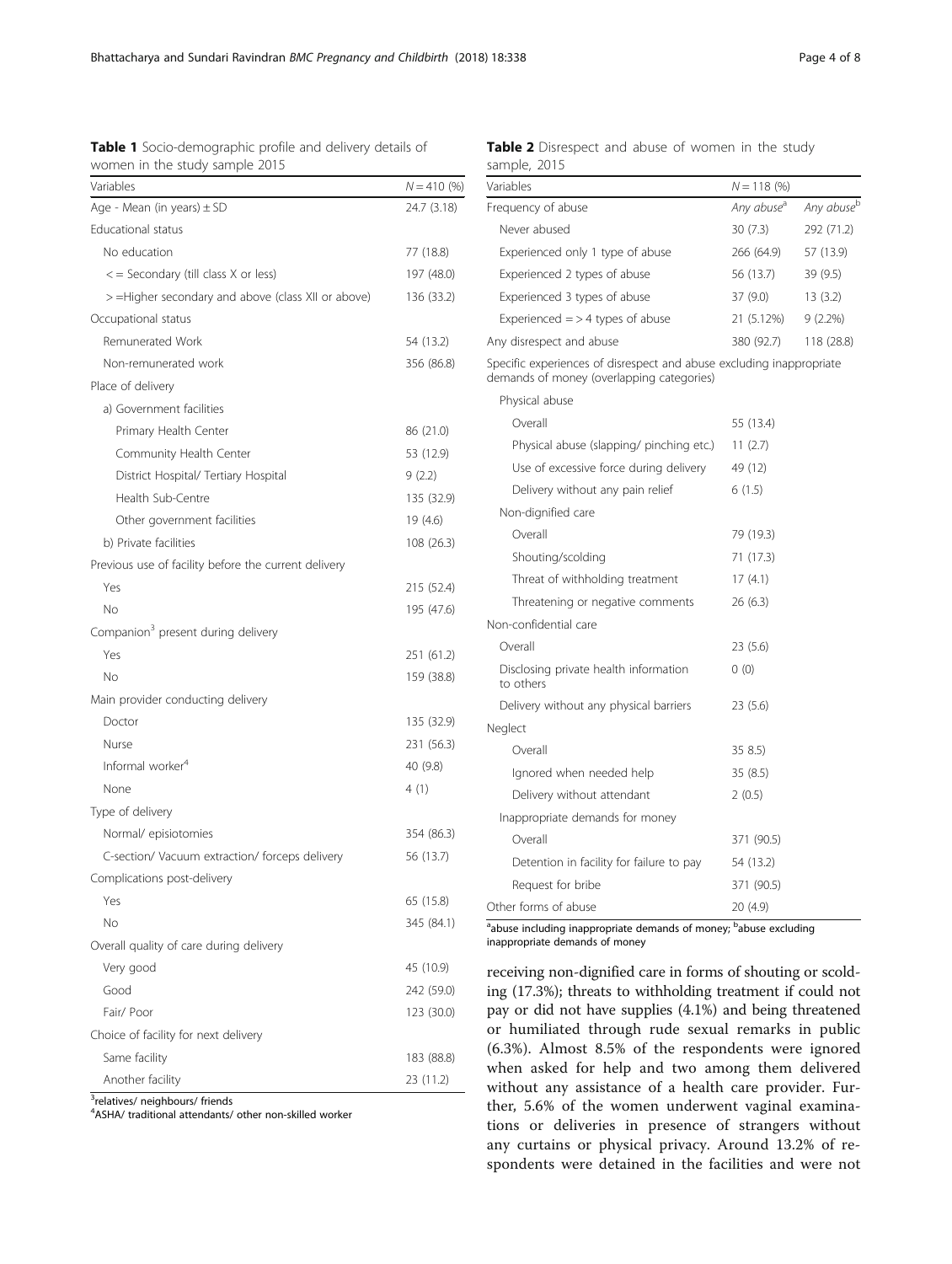given their babies if the desired amount demanded by the staff was paid. Additionally, 20 (4.9%) women considered prevailing unhygienic conditions and lack of basic amenities also as a type of abuse which was not mentioned in the tool. This category was explored through further probing during the qualitative interviews, and was mentioned as 'other abuse' during analysis (see Table 3).

## Factors associated with disrespect and abuse

We performed Chi-Square and Fischer's Exact tests to determine bivariate associations between various predictor variables and abuse (Table 4). Despite being statistically insignificant, one interesting finding was that women were disrespected and abused in government and private health facilities equally (30% and 25% respectively). Type of provider, facility type and presence of complications were statistically significant in bivariate analysis.

We ran a binary logistic regression with the statistically significant predictor variables derived from bivariate

## Table 3 Case series of different types of disrespect and abuse Physical abuse

'They were inserting their fingers inside me in every 10 min (….) it was so painful. Then they would beat me up on the thighs. They did that several times (….) during delivery I would cry (….) I do not how many they were, but almost everybody had pressed me down to the bed, I could not move (….) The moment I drew my breath, everybody became so mad at me. They started beating me more, pushing on my abdomen. It was so painful that it got torn down there. While giving the stitches, they did not give me anything for pain. It was my first delivery and now I am really scared for my second child' - Primi mother from a lower caste

#### Non-dignified care

'When you were sleeping with your husband, then you did not scream, and now you are? (….) If you do not want babies but want to have fun then do ligation' - Mother of three from a lower caste

## Neglect and abandonment

'They gave me a bed but nobody came to look after me (…) they were so busy with some other woman that my mother took the curtains from the windows as we did not have any plastic sheet with us (…) she (nurse) started pushing on my abdomen (…) by the grace of God, I delivered and it was a daughter' - Mother of three from a lower caste

#### Non-confidential care

'I was lying on the bed naked drenched in my own blood after delivery for around half an hour in the presence of everybody (…) I somehow found my clothes and covered myself' - Mother of two from a lower caste

#### Inappropriate demands of payment

'The nurse told everybody has to pay, and then only you will get the money from the government. Also, all the medicines were bought with my money, so that has to be covered as well. Give 2000 rupees, else I will not give your baby'- Mother of two from a higher caste

## Other types of abuse (lack of cleanliness)

'It was like a dump. I could see blood and stuff of other women on the bed sheets. There were plastic bags, used sanitary napkins, urine, blood, vomit, food; everything on the floor (…) the toilets were overflowing with faeces with no water facility inside (…) finally I had to go to the fields' - Mother of five from a lower caste

|  |  |                          |  | Table 4 Bivariate analysis between selected predictor variables |  |
|--|--|--------------------------|--|-----------------------------------------------------------------|--|
|  |  | and disrespect and abuse |  |                                                                 |  |

| Predictor variable                                                                              | % of pregnant<br>women abused | p-value             |
|-------------------------------------------------------------------------------------------------|-------------------------------|---------------------|
| Age                                                                                             |                               |                     |
| < 25 years                                                                                      | 29.1                          | 0.87                |
| $=$ > 25 years                                                                                  | 28.4                          |                     |
| Education                                                                                       |                               |                     |
| = <secondary (till="" class="" education="" td="" x)<=""><td>27.4</td><td>0.69</td></secondary> | 27.4                          | 0.69                |
| > Secondary education (more than class X)                                                       | 29.4                          |                     |
| Occupation                                                                                      |                               |                     |
| Non-remunerated work                                                                            | 27.5                          | 0.15                |
| Remunerated work                                                                                | 37.0                          |                     |
| Caste                                                                                           |                               |                     |
| General                                                                                         | 29.6                          | 0.15                |
| OBC <sup>a</sup>                                                                                | 27.6                          |                     |
| SC/ST <sup>b</sup>                                                                              | 29.2                          |                     |
| Economic status                                                                                 |                               |                     |
| Non-poor                                                                                        | 29.4                          | 0.96                |
| Poor                                                                                            | 29.1                          |                     |
| Total number of children                                                                        |                               |                     |
| One child                                                                                       | 29.9                          | 0.94                |
| 2-3 children                                                                                    | 28.4                          |                     |
| $=$ > 4 children                                                                                | 27.7                          |                     |
| Type of facility                                                                                |                               |                     |
| Government                                                                                      | 30.1                          | 0.31                |
| Private                                                                                         | 25.0                          |                     |
| Nature of government facility                                                                   |                               |                     |
| PHC <sup>c</sup> and HSC <sup>d</sup>                                                           | 24.9                          | $0.00*$             |
| CHC <sup>e</sup>                                                                                | 47.2                          |                     |
| DH/TH <sup>f</sup>                                                                              | 55.6                          |                     |
| Referred from first facility approached                                                         |                               |                     |
| Yes                                                                                             | 36.4                          | 0.18                |
| No                                                                                              | 27.6                          |                     |
| Respondent was escorted for current delivery to the facility                                    |                               |                     |
| Yes                                                                                             | 29.1                          | 0.20                |
| No                                                                                              | 0                             |                     |
| Companion present during delivery                                                               |                               |                     |
| Yes                                                                                             | 30.3                          | 0.40                |
| No                                                                                              | 26.4                          |                     |
| Type of provider conducting delivery                                                            |                               |                     |
| Doctor                                                                                          | 36.3                          | $0.04$ <sup>*</sup> |
| Nurse/ ANM <sup>g</sup>                                                                         | 23.8                          |                     |
| ASHA <sup>h</sup> / Dais                                                                        | 27.5                          |                     |
| Presence of complications                                                                       |                               |                     |
| Yes                                                                                             | 44.6                          | $0.00^{\degree}$    |
| No                                                                                              | 25.8                          |                     |

\*p-value in Chi-square test < 0.05; a-Other Backward Class; b-Scheduled Caste/ Scheduled Tribe; <sup>c</sup>-Primary health Centre; <sup>d</sup>-Health Sub-centre; <sup>e</sup>CHC-Community Health Centre; <sup>f</sup>-District Hospital/ Tertiary Hospital; <sup>g</sup>-Auxilliary-Nurse Midwife; <sup>h</sup>ASHA-Accredited Social Health Activist;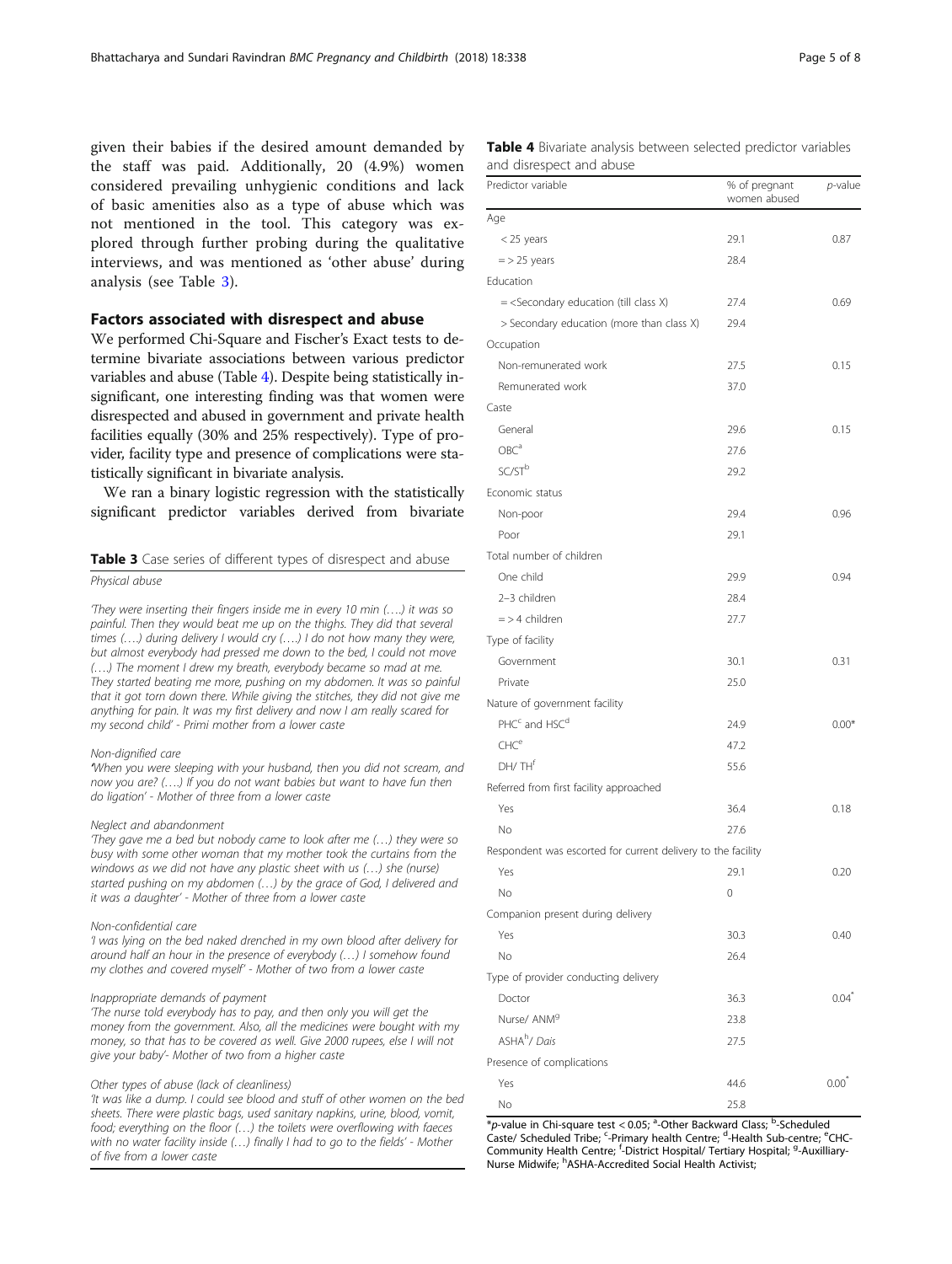analysis to explore further associations with abuse (Table 5). Regression analysis showed that when adjusted for the provider and facility type, the odds of being abused was four times higher in those pregnant women who experienced abuse. The lack of significant statistical association of disrespect and abuse with most of the predictor variables indicates that abuse is a widespread phenomenon and occurs without any obvious correlation.

## **Discussion**

<sup>c</sup>Primary Health Centers

<sup>e</sup>Community Health Centers f District Hospital/ Tertiary Hospital h<br>Accredited Social Health Activist

d Sub-Health Centers (Note: HSC should be SHC)

The aim of this study was to find the nature and extent of disrespect and abuse experienced by women by the providers during institutional deliveries. Our study is among the very few stand-alone studies from India that have systematically documented abusive practices on women in health-care facilities indicating a troublesome picture of the quality of care women received during labour and/ or delivery.

The prevalence of abuse excluding inappropriate demands of money was 28.8%. In our study, non-dignified care and physical abuse were the most common types of abuse. A similar study was conducted in Gujarat, India among women from urban slums who had delivered at the government facilities reporting non-consented care (57.3%) and verbal abuse (55%) as the most common types of abuse [\[21\]](#page-7-0). A possible explanation for the contrasting results can be the use of different definitions for each kind of abuse and because the sample was restricted only to the government facilities. In another facility-based study, observation data showed that 22.4% women were mistreated during delivery. Primi, women with complications, and attended by unskilled providers were abused more [\[16\]](#page-7-0).

Bivariate analysis showed that doctors were more abusive. In addition, those who experienced complications during delivery were abused more. Though we did not explore this association, it can be assumed that doctors were more involved in treating complicated cases. A high patient load at the facilities, particularly a higher-level facility where most of the complicated cases were referred could have possibly contributed in amplifying the abusive behavior of the providers. In our study, nearly four out of nine pregnant women who were abused delivered at a district hospital or tertiary hospital. Other studies have shown that higher level public facilities in India are inadequate in numbers, ill-equipped and short of trained providers as per the population coverage norms [\[22](#page-7-0)].

From the mother's perspective, having a safe delivery is the biggest priority and she could not have reported any abuse if her child was delivered safely. That could have been the reason that a statistically significant association was present between quality of care and presence of complications with nearly half of the women experiencing complications reported they received 'fair/ good' quality of care. Our regression analyses results indicated that women who had complications during delivery were abused more than their counterparts were. This is an important finding as maternal stress of any kind stalls the labor process, thereby increasing the chances of complications [[23\]](#page-7-0). So such kinds of abusive provider behavior that can cause complications should be addressed to improve maternal health outcomes.

We found studies with similar results as ours. For example, in South Africa, women were frequently physically abused [[24](#page-7-0)]. In Tanzania, women experienced frequent and unnecessary vaginal examinations to the extent that the vulva got swollen, preventing normal progress of labour. At the same time, frequent vaginal examinations by different people presented a serious risk of infection [[25](#page-7-0)–[27](#page-7-0)]. In our study, women did not complain about the risk of infections but talked of feeling humiliated as a result of being checked repeatedly by multiple providers in the presence of strangers. Similar findings corroborating to our study were found in Kenya where invasive procedures like episiotomies / suturing of episiotomies without any pain relief were conducted and derogatory remarks on the sexual life of woman were used [[28](#page-7-0), [29\]](#page-7-0). It is not clear whether this was a consequence due to the non-availability of supplies or an intentional act on part of the providers.

An equally interesting finding, though statistically insignificant was the high prevalence (25%) of abuse in private health facilities compared to the government facilities (30.1%). This shows that abusive provider behavior has become a norm and is not restricted to only government facilities where the providers are over-worked and have to work with limited resources.

Table 5 Binary logistic regression analysis between selected predictor variables and disrespect and abuse

| Predictor variable                    | Adjusted Odds Ratio (95% CI) |  |  |  |  |
|---------------------------------------|------------------------------|--|--|--|--|
| Presence of complications             |                              |  |  |  |  |
| Yes                                   | 4.18 (1.78–9.83)             |  |  |  |  |
| Νo                                    | Ref                          |  |  |  |  |
| Type of provider                      |                              |  |  |  |  |
| Doctors                               | 2.56 (0.89-7.36)             |  |  |  |  |
| <b>Nurses</b>                         | $0.75(0.32 - 1.76)$          |  |  |  |  |
| ASHA <sup>h</sup> / Dais              | Ref                          |  |  |  |  |
| Type of facility                      |                              |  |  |  |  |
| PHC <sup>c</sup> and HSC <sup>d</sup> | Ref                          |  |  |  |  |
| CHC <sup>e</sup>                      | $1.00(0.19 - 5.30)$          |  |  |  |  |
| DH/TH <sup>f</sup>                    | 2.52 (0.45-14.07)            |  |  |  |  |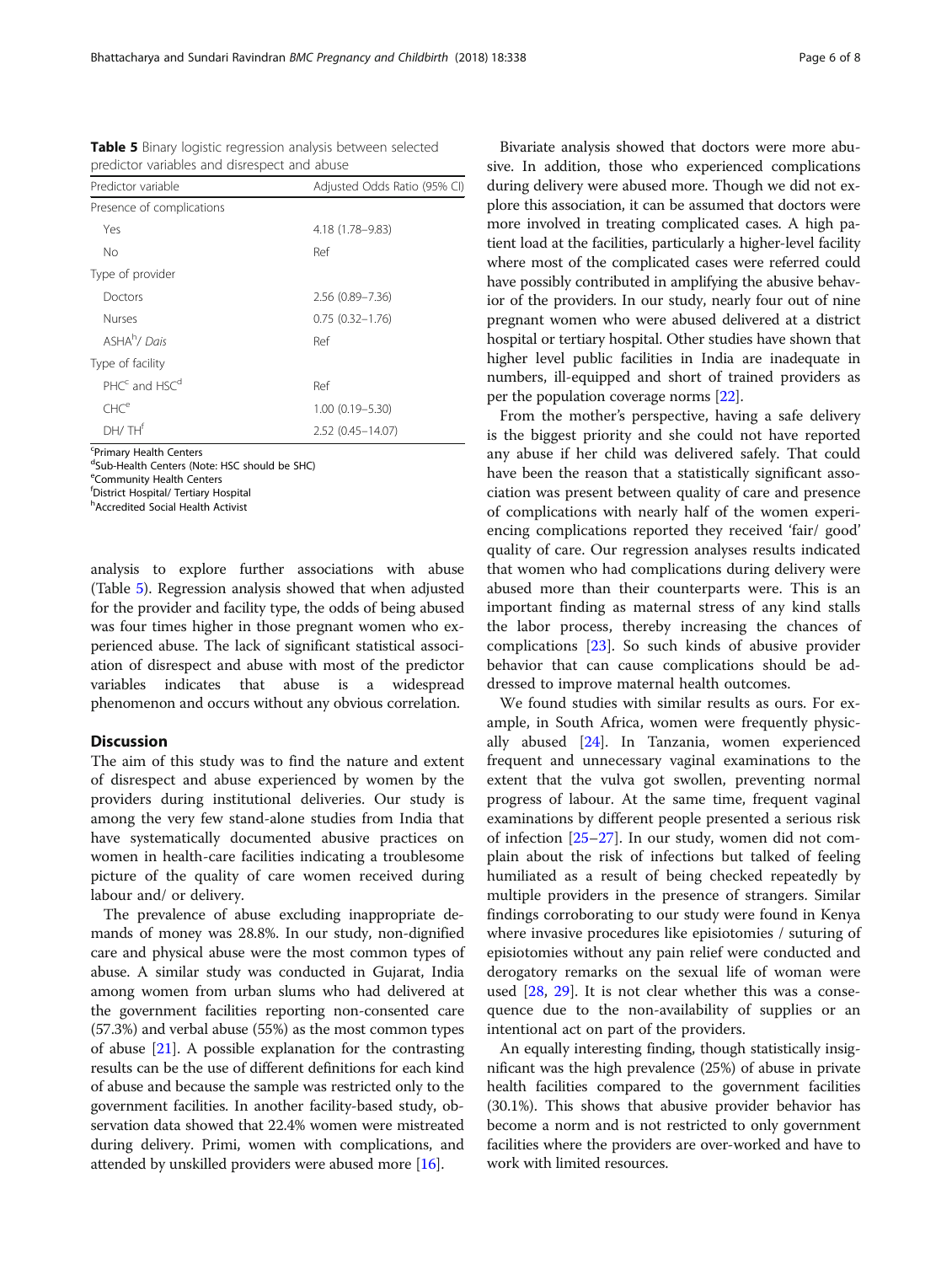## <span id="page-6-0"></span>Strengths and limitations of the study

This study had a number of strengths. It was a unique community based study in India quantitatively exploring disrespect and abuse of women by providers in an institutional setting. We used a validated instrument with many open-ended questions to cross-validate the quantitative questions and explore other forms of abuse. The random selection of clusters and women rendered the sampling bias free and being a single investigator study, there were no inter-observer biases. The chances of recall bias were also limited as it we presume that an extreme event like abuse during delivery could not be forgotten easily. Being self-reported, this study might not have exhaustively captured all cases of abuse. However, given that the negative consequences of abuse for women are mediated by their own view of what is abusive, self-reported data was thought to be the most appropriate measure. Since, different kinds of abuse can occur simultaneously, many categories of abuse were overlapping. We could have explored better associations if we had a larger sample, which was not possible due to budget and time constraints. Additionally, this study was specific to the demographic and cultural context of Varanasi, and hence, could not be generalized to all situations.

## Conclusions

This study indicates a significant frequency of disrespect and abuse of women during institutional childbirth. There were no apparent correlations between socio-demographic or delivery characteristics except for the presence of complications during delivery. Regardless of the circumstances and causes, abuse of women during delivery must be viewed as a violation of human rights jeopardizing their health and preventing them from enjoying a respectful and dignified childbirth. Until now, a vertical approach was followed for all the maternal health policies in India. However, to support quality improvements and increased access to service, a rights-based approach should be followed; promoting the active participation of women in all aspects of their own care; where the women are treated not as subordinates but as equals. Additionally, there should be proper accountability measures for directly addressing the inequities in power between the providers and women starting with setting a national rights-based surveillance system on maternal health based on culturally competent and women friendly guidelines. More mixed-method studies with larger sample size studies exploring the health system limitations, provider behavior and the experiences of women are needed by using the tool used in this study or developing a new or modified tool to come up with a single and unified definition of abuse.

#### Abbreviations

ANM: Auxiliary nurse midwife; ASHA: Accredited social health activist; CHC: Community health centre; DH/ TH: District hospital/ tertiary hospital; FE: Forceps extraction; HSC: Health sub-centre; LMICs : Lower and middle income countries; OBC: Other backward classes; PHC: Primary health centre; SC/ST: Scheduled caste/ scheduled tribe; SPSS: Statistical package for the social sciences; VE: Vaginal examination; WHO: World Health Organization

#### Acknowledgements

The authors are grateful to the researchers of the Staha study (which aim to measure the extent of disrespect and abuse, examines its drivers, determinants, and design and pilot interventions to combat disrespectful treatment in health facilities in Tanzania) for sharing their study tool. In addition, they wish to thank the local health professionals for assisting in data collection, and to the women who generously shared their experiences with the research team.

#### Funding

The project was self-funded and was a part of the Master of Public Health thesis of the corresponding author.

#### Availability of data and materials

The datasets during and/or analyzed during the current study available from the corresponding author on reasonable request.

#### Authors' contributions

This work formed part of SB's Master of Public Health dissertation. She carried out the data analysis and drafted the manuscript. TKS supervised the thesis and was instrumental in helping SB in conceiving the idea for the study, literature review, designing the study tool, analysis of the data and writing the manuscript of the study paper. Both authors read and approved the final manuscript.

#### Authors' information

SB was a Master of Public Health Scholar at Achutha Menon Center of Health Science Studies, Sree Chitra Tirunal Institute of Medical Sciences and Technology and TKS was her supervisor during the study. Currently, SB is working in the field of maternal, newborn and child health at a non-profit organization.

## Ethics approval and consent to participate

We obtained informed written consent from the women before starting the interview. Women aged < 18 years required spousal/ guardian consent. We maintained complete confidentiality throughout the study period with a complete freedom provided to the women to withdraw from the study and referral to a counselor if required. The ethical clearance for the study was received from the Institutional Ethics Committee of Sree Chitra Tirunal Institute of Medical Sciences and Technology, India (Reference number: SCT/IEC/751/JUNE-2015).

#### Consent for publication

Not applicable.

#### Competing interests

The authors declare that they have no competing interests.

## Publisher's Note

Springer Nature remains neutral with regard to jurisdictional claims in published maps and institutional affiliations.

#### Author details

<sup>1</sup>Jhpiego, Raipur, India. <sup>2</sup>Achutha Menon Centre For Health Science Studies, Sree Chitra Tirunal Institute for Medical Sciences and Technology, Thiruvananthapuram, Kerala 695011, India.

## Received: 29 January 2018 Accepted: 6 August 2018 Published online: 20 August 2018

#### References

- Kyei-Nimakoh M, Carolan-Olah M, McCann TV. Millennium development Goal 5: progress and challenges in reducing maternal deaths in Ghana. BMC Pregnancy Childbirth. 2016; <https://doi.org/10.1186/s12884-016-0840-0>.
- 2. Abeje G, Azage M, Setegn T. Factors associated with Institutional delivery service utilization among mothers in Bahir Dar City administration, Amhara